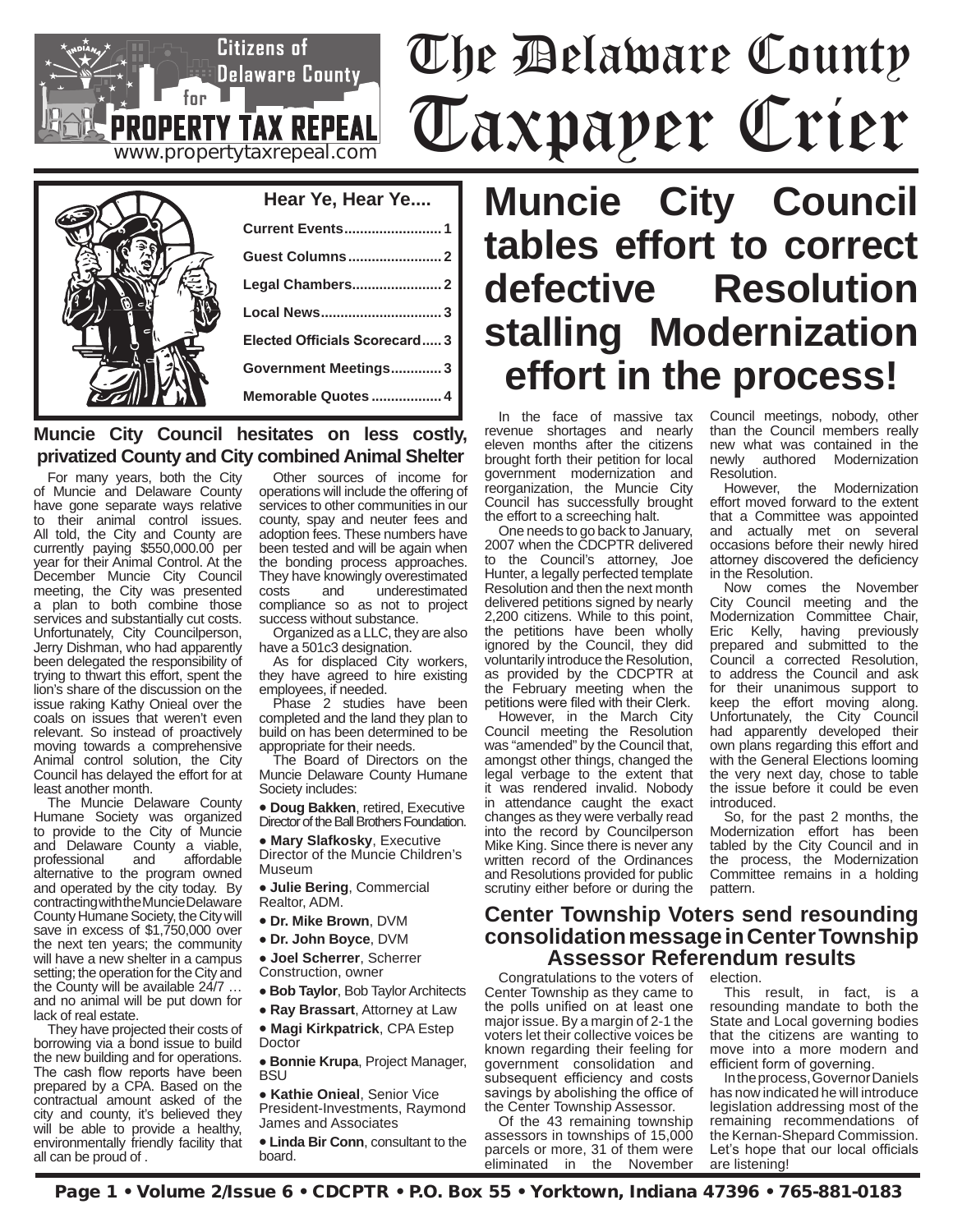# The Delaware County Taxpayer Crier

### **Hoosiers deserve a voice on property taxes By Aaron Smith, Founder, Watchdog Indiana**

Patrick Bauer opposes the prompt Assembly. passage of the constitutional property tax caps in Senate Joint already spends about 4.5 percent Resolution 1. He says the caps could force cuts in public safety and other local services, or lead to big increases in local option readily supported to pay for income taxes. Bauer supposedly wants to assess the effect of the legislative property tax caps next year before voting on SJR 1 in 2010. What Bauer really wants is a repeat of his 2002 property tax scheme. Hoosier working families<br>can't afford another Bauer afford another Bauer property tax failure.

Bauer promised homeowners a 16.3 percent property tax cut in return for his 2002 statewide sales tax increase. The 16.3 percent cut dwindled to just 2.4% in only four years. Homeowner property tax relief disappeared while Bauer's sales tax increase is permanent.

The 2008 House Bill 1001 imposed another statewide sales tax increase on April 1 in return for property taxes that are supposed to be capped at 1% assessed value on homesteads, 2% on residential and farm property, and 3% on other property. However, the Distressed Unit Appeals Board in HB 1001 is a ticking property tax bomb.

A political subdivision that expects to have its property tax collections reduced by at least 5 percent can appeal to the state's Distressed Unit Appeals Board, which consists of four state<br>bureaucrats, three governorbureaucrats, three appointed local officials, one other governor appointee, and one Bauer appointee. The board, which is stacked against the interests of working families, may increase the subdivision's property tax caps. The SJR 1 constitutional caps must be passed to keep the HB 1001 legislative caps from being rapidly increased by the board. SJR 1 would make unconstitutional any Distressed Unit Appeals Board decision that would increase a political subdivision's caps.

The HB 1001 legislative caps are blatantly unconstitutional without SJR 1. The deep-pocket, single-interest power brokers will undoubtedly take court action if the SJR 1 constitutional caps

Indiana House Speaker B. are not passed by the General

The average working family of its state taxable income on property taxes. Local option income tax increases will be needed government services that would otherwise be cut because of reduced property tax revenue caused by caps. Working families are not afraid of income taxes because they are based on the ability to pay. Working families are afraid that one health emergency, one job loss or one job injury will result in their having to make terrible choices between nutritious foods or life-sustaining medicines, and losing their home because of an onerous property tax burden.

Postponing the vote on SJR 1 beyond the 2009 General Assembly session is a signal that the wishes of single-issue property tax spenders are being put ahead of the needs of working families. The single-interest manipulators who stroll the Statehouse halls will likely overwhelm the working families who only have their elected public servants to look after their interests.

Failing to pass the SJR 1 constitutional property tax caps will repeat the 2002 Bauer property tax failure where property tax relief disappears and working families are left with nothing but another statewide sales tax increase. Bauer needs to follow the lead of Rep. John Day and support SJR 1 because the question is important enough that all the voters should have a voice on this issue. Bauer should lead the effort to pass SJR 1 in 2009 so Hoosiers can vote on the constitutional caps in 2010. Let's all make our case and inform the voters for 18 months so the collective wisdom of the people can be expressed at the ballot box.

*Aaron Smith, Founder of Watchdog Indiana has been a staunch supporter of tax and government reforms. His valuable insights, political scorecards and whistleblowing alerts to the many issues and political positions of our elected officials can be conveniently accessed at:*

*www.watchdogindiana.org*

### **Daniels announces Kernan-Shepard effort**

Governor Daniels has announced that he will introduce new legislation this Legislative Session to further reform local governments throughout Indiana.

Based upon the remaining Kernan-

Shepard recommendations, the effort will involve radical changes including a single countywide elected Executive, many appointed versus elected Offices and consolidation of smaller school districts.

## Legal Chambers: Local Option Income Taxes...<br> **Legal Chambers:** taxation without representation?

At the Muncie City Council on Monday, January 5th, an important issue may be discussed that affects all of Delaware County. LOIT or COIT. The Muncie City Council has the authority by Law to make that consideration and subsequent decision for the entire County.

Muncie City Council President Sam Marshall has indicated that the only tool that the state has given them to deal with budget shortfalls, short of actually cutting expenses, is the Local or County Option Income Taxes.

Additional local income taxes are unpopular for the same reason almost any new tax is unpopular... we're paying more of our money to the government to get the same, or in some instances, reduced<br>services. They are special in They are special in their ability to anger people since the people who are imposing it throughout the entire County are the City Council. That can easily be interpreted by many as taxation without representation.

Income tax is paid by all Delaware County individuals who earn an income whether they are renters or homeowners. Businesses are not subject to the tax. But, it will be primarily homeowners and businesses who stand to benefit. Especially if the new tax, like a LOIT, incorporates property tax relief. So the tax burden, in many regards, will have just been shifted.

Because our City Council may be considering a tax that affects all citizens of Delaware County, it should hear the voices of all of those citizens, not just the Muncie residents. Just like the sales tax increase from 6% to 7%, a COIT increase from .6% to .7% will equate to a 17% increase in your local income taxes. In the process it will generate about \$1.7 million of additional revenues countywide.

### **CDCPTR recognizes three with "Good Government Awards"**

So many times it has been our call to say what's wrong with government and offer solutions that we think might make government better. But along the way we have found many things that are good with our county government. It was our pleasure to give these awards to 3 very deserving recipients. These certificates are a small token of our appreciation for outstanding public service.

#### *County commissioner John Brooke:*

John Brooke, as president of the county commissioners for the past 24 months, has shown the knowledge and leadership that I can assure you will be missed. He has allowed open discussion from government officials and the public on all issues that affect county government. John was also instrumental in creating a more efficient hi-way department by combining departments. John<br>also introduced government introduced modernization under IC 36-1.5. John's knowledge of how local government works has been an asset to the community. We would like to thank all of the

#### commissioners for their service.<br>**Delaware County Audi**n **County Auditor** *Judy Rust:*

Judy has transformed her office into a user friendly environment and customer service based operation. Judy has made her office more efficient and is providing better services that the changing times<br>demand She and her office She and her office have been proactive. Their web site is constantly updating new information. The web site has meeting minutes from county council and county commissioners meetings and most recently the results from the Umbaugh report. The Umbaugh report was so necessary for planning for shortfalls in revenue with the changes in HEA 1001. Judy has reached out to other government units, Ball State University and anybody else that might be able to provide help when needed. We can only hope that Judy's dedication and leadership spreads through the county government like wildfire with the tough times we face ahead.

#### *The Hamilton County Volunteer Fire Department:*

This award was given to them for their annual hog roast. Hamilton Township started this fundraiser in the early 70's raising funds to start the fire company. Since then they have raised well over \$225,000 and in recent years raise somewhere between \$16,000-18,000 per year. The proceeds go to buy fire equipment and maintain apparatus in the fire company. This along with other fundraising throughout the year allows them to maintain one of the lowest tax rates for fire protection in the county. Our hats are off to Hamilton Township Volunteer Fire Company and all the Volunteer fire houses in the County for their contributions to public safety.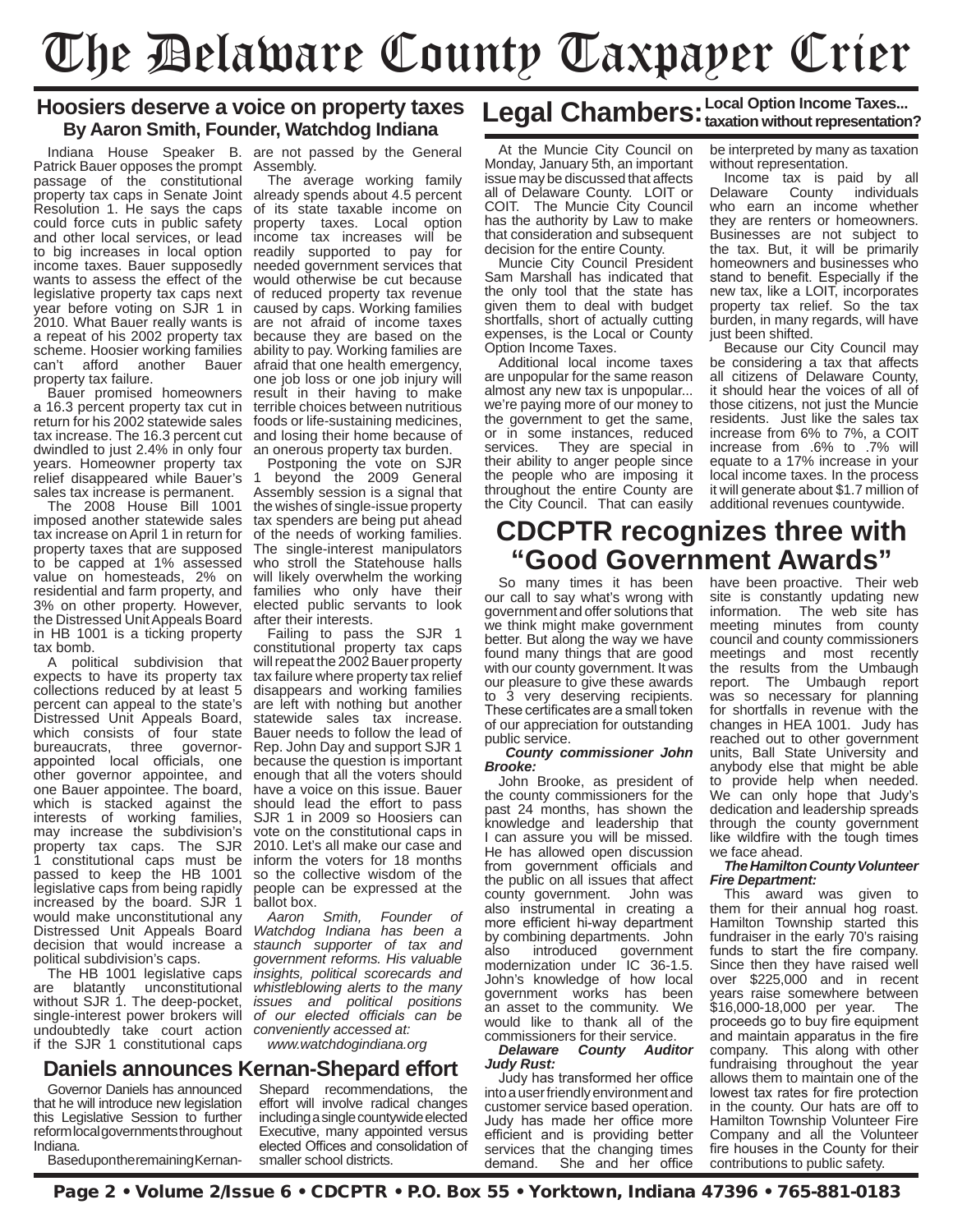# The Delaware County Taxpayer Crier

## **Budget Realities Call for Painful Choices By Michael J. Hicks, Director, Bureau of Business Research at Ball State University**

During the coming weeks a number of Indiana cities and counties are coming to terms with their new budget realities. The property tax caps which will be phased-in over the next two years have prompted discussion<br>of "economic emergency" of "economic emergency" declarations. I have seen this before, while working at a university in a town that dabbled with bankruptcy for a full three years before coming to grips with a bloated budget.

The sad truth is that shrinking pains can be as difficult as growing pains, without the soothing balm of a certain happy outcome. Many communities in the Midwest are shrinking. That need not mean life will get worse for their citizens. Smaller, but more prosperous cities are possible. But that requires that community leaders, elected and otherwise, come to grips with the alternatives the future offers. This will take the courage to do what is right, not simply what wins the next election.

Intoomany Hoosier communities. an attachment to the past has seriously hindered economic and community development. The property tax alarms that arose last year were caused by ineffective and bloated government in many locations throughout the state. Those communities now feeling the pain of budget cuts created unsustainable conditions. These are the places in which businesses and residents fled.

The town I used to live in faced bankruptcy. Its tax base had dwindled, property taxes were high, local services were expensive and ineffectual. In the first year of precarious circumstances, many in leadership were unable to face the music. Instead of warning their constituents (the loudest of whom were city employees), they simply begged the state for help. That came to naught and

they muddled by until the second year. By then, the reality of self determination struck home. They increased taxes, to include a nonresident income tax. Business fled the city in droves. This has been happening in many Hoosier cities for two decades.

In year three they cut the budget. The city dramatically cut public safety employment to come in line with national norms. They trimmed non-essential services and they privatized trash collection. Throughout the process they thought carefully about quality of life issues, investing in parks and other amenities. The city emerged much stronger as a result. It still has its troubles but its direction of change is now for the better.

Over the next two years I expect the same scenario will play out in Indiana. In countless places the city council and mayor will wrestle with tough issues. Council meetings will be scenes of participative democracy. This will lead to a struggle between those who cling desperately to a distant past and those who boldly embrace the future. This year we'll hear lots of debates about the need for new taxes. Many will turn to the state for help. But the fact that new revenues won't cover costs will force tough budget cuts. But the earlier the budget reality is confronted, the less painful the choices.

*- Michael J. Hicks, Director of the Ball State University Bureau of Business Research has been actively involved on many local fronts regarding the property tax crisis, the subsequent legislation of HEA1001 and now the issue of local taxing units dealing with the realities of restricted revenues. He is a regular columnist for The Star Press and has been asked to offer his input and resources by the Muncie-Delaware County Reorganization Committee.*

### **Important Government Meetings Schedule**

Please plan on attending at least some of these meetings! Cut this schedule out and place it where you can't forget!

Monday, 1/5/09 @ 9:30 am: Del. Co. Commissioners Meeting Commissioners Court, Room 309 County Building, Muncie, IN

Monday, 1/5/09 @ 7:30 pm: Muncie City Council Meeting (Public meetings and special meetings may begin earlier) City Hall Courtroom Muncie City Hall

Tuesday, 1/13/09 @ 6:30 pm: Muncie Schools Board Meeting MCS Administration Building 2501 N. Oakwood Avenue, Muncie, IN

Monday, 1/19/09 @ 9:30 am: Del. Co. Commissioners Meeting Commissioners Court, Room 309 County Building, Muncie, IN

Tuesday, 1/27/09 @ 9:00 am: Delaware County Council Meeting Commissioners Court, Room 309 County Building, Muncie, IN

Tuesday, 1/27/09 @ 6:30 pm: Muncie Schools Board Meeting MCS Administration Building 2501 N. Oakwood Avenue, Muncie, IN

Monday, 2/2/09 @ 9:30 am: Del. Co. Commissioners Meeting Commissioners Court, Room 309 County Building, Muncie, IN

Monday, 2/2/09 @ 7:30 pm: Muncie City Council Meeting (Public meetings and special meetings may begin earlier) City Hall Courtroom Muncie City Hall

Tuesday, 2/10/09 @ 6:30 pm: Muncie Schools Board Meeting MCS Administration Building 2501 N. Oakwood Avenue, Muncie, IN

Monday, 2/16/09 @ 9:30 am: Del. Co. Commissioners Meeting Commissioners Court, Room 309 County Building, Muncie, IN

Tuesday, 2/24/09 @ 9:00 am: Delaware County Council Meeting Commissioners Court, Room 309 County Building, Muncie, IN

Tuesday, 2/24/09 @ 6:30 pm: Muncie Schools Board Meeting MCS Administration Building 2501 N. Oakwood Avenue, Muncie, IN

Monday, 3/2/09 @ 9:30 am: Del. Co. Commissioners Meeting Commissioners Court, Room 309 County Building, Muncie, IN

Monday, 3/2/09 @ 7:30 pm: Muncie City Council Meeting (Public meetings and special meetings may begin earlier) City Hall Courtroom Muncie City Hall

Tuesday, 3/10/09 @ 6:30 pm: Muncie Schools Board Meeting MCS Administration Building 2501 N. Oakwood Avenue, Muncie, IN

Monday, 3/16/09 @ 9:30 am: Del. Co. Commissioners Meeting Commissioners Court, Room 309 County Building, Muncie, IN

| Legend<br>$Y = Yes$ , in favor<br>$N = No$ , not in favor<br>(yet to demonstrate by vote) | Property Tax Repeal | Constitutional PrptyTax Caps | County Consolidations | City Consolidations | City/Co. Consolidations | Dept. Consolidations | Personnel Reductions | Privatization of Svcs | Tax Abatement | TA Non-compliance Penalty | Forced Annexation | Allied with Spc. Interests | Favors Alt. taxes (LOIT) |
|-------------------------------------------------------------------------------------------|---------------------|------------------------------|-----------------------|---------------------|-------------------------|----------------------|----------------------|-----------------------|---------------|---------------------------|-------------------|----------------------------|--------------------------|
| Sen. Sue Errington                                                                        | N                   | N                            |                       |                     |                         |                      |                      |                       |               |                           |                   |                            | $\overline{\mathsf{Y}}$  |
| Rep. Bill Davis                                                                           | Υ                   | Y                            |                       |                     |                         |                      |                      |                       |               |                           |                   |                            | N                        |
| Rep. Dennis Tyler                                                                         | N                   | Y                            |                       |                     |                         |                      |                      |                       |               |                           |                   |                            | Y                        |
| Rep. Jack Lutz                                                                            | Y                   | Y                            |                       |                     |                         |                      |                      |                       |               |                           |                   |                            | Y                        |
| DC Cms. John Brooke                                                                       |                     |                              | N                     |                     | N                       | N                    | N                    | N                     | Y             | N                         | Y                 | Y                          |                          |
| DC Cms. Tom Bennington                                                                    |                     |                              | N                     |                     | N                       | N                    | N                    | N                     | Ý             | N                         | Y                 | Y                          |                          |
| DC Cms. Larry Bledsoe                                                                     |                     |                              | N                     |                     | N                       | N                    | N                    | N                     | Y             | N                         | Y                 | Y                          |                          |
| DC Cnc. Brad Bookout                                                                      |                     |                              | Y                     |                     | N                       | N                    | N                    | Y                     | Ý             | Y                         | N                 | N                          |                          |
| DC Cnc. Joe Russell                                                                       |                     |                              | Y                     |                     | Y                       | Y                    | Y                    | Ý                     | N             | Ý                         | N                 |                            |                          |
| DC Cnc. Ron Quakenbush                                                                    |                     |                              | Y                     |                     | N                       | Y                    | Y                    | N                     | N             | Y                         | N                 | N                          |                          |
| DC Cnc. Mary Chambers                                                                     |                     |                              | N                     |                     | N                       | N                    | N                    | N                     | Y             | N                         | N                 |                            |                          |
| DC Cnc. Mel Botkin                                                                        |                     |                              | Y                     |                     | Y                       | Y                    | Ý                    |                       | Ý             | N                         | N                 | N                          |                          |
| DC Cnc. Ted Bowman                                                                        |                     |                              | N                     |                     | N                       | N                    | N                    | N                     | Y             |                           | Y                 |                            |                          |
| DC Cnc. Chris Matchett                                                                    |                     |                              | Y                     |                     | N                       | Y                    | N                    | Y                     | Ý             | Y                         | N                 |                            |                          |
| Mayor Sharon McShurley                                                                    |                     |                              |                       | Y                   | Y                       | Y                    | Y                    | Y                     | Y             |                           | Ý                 | N                          |                          |
| MC Cnc. Sam Marshall                                                                      |                     |                              |                       | N                   | N                       | N                    | N                    | N                     | Ý             | N                         | Ý                 | Y                          | $\overline{\mathsf{Y}}$  |
| MC Cnc. Alison Quirk                                                                      |                     |                              |                       | N                   | N                       | N                    | N                    | N                     | Ý             | N                         | Ý                 |                            |                          |
| MC Cnc. Mary Jo Barton                                                                    |                     |                              |                       | N                   | N                       | N                    | N                    | N                     | Ÿ             | N                         | Ý                 | Ý                          |                          |
| MC Cnc. Monte Murphy                                                                      |                     |                              |                       | N                   | N                       | N                    | N                    | N                     | Y             | N                         | Y                 | Ý                          |                          |
| MC Cnc. Jerry Dishman                                                                     |                     |                              |                       | N                   | N                       | N                    | N                    | N                     | Ý             | N                         | Ý                 |                            |                          |
| MC Cnc. Mike King                                                                         |                     |                              |                       | N                   | N                       | N                    | N                    | N                     | Ý             | N                         | Ý                 |                            |                          |
| MC Cnc. Linda Gregory                                                                     |                     |                              |                       | Ý                   | Y                       | Y                    | Ý                    | Y                     | Ý             | N                         | Ý                 | N                          |                          |
| MC Cnc. Brad Polk                                                                         |                     |                              |                       | Y                   | Y                       | Υ                    | Y                    | Y                     | Y             | Y                         | N                 | N                          |                          |
| MC Cnc. Mark Conatser                                                                     |                     |                              |                       | Ý                   | Ý                       | Y                    | Y                    | Ý                     | Ý             | Ý                         | N                 | N                          |                          |

Page 3 • Volume 2/Issue 6 • CDCPTR • P.O. Box 55 • Yorktown, Indiana 47396 • 765-881-0183

### **Elected Officials Scorecard** The voting and public positions of our elected public officials.